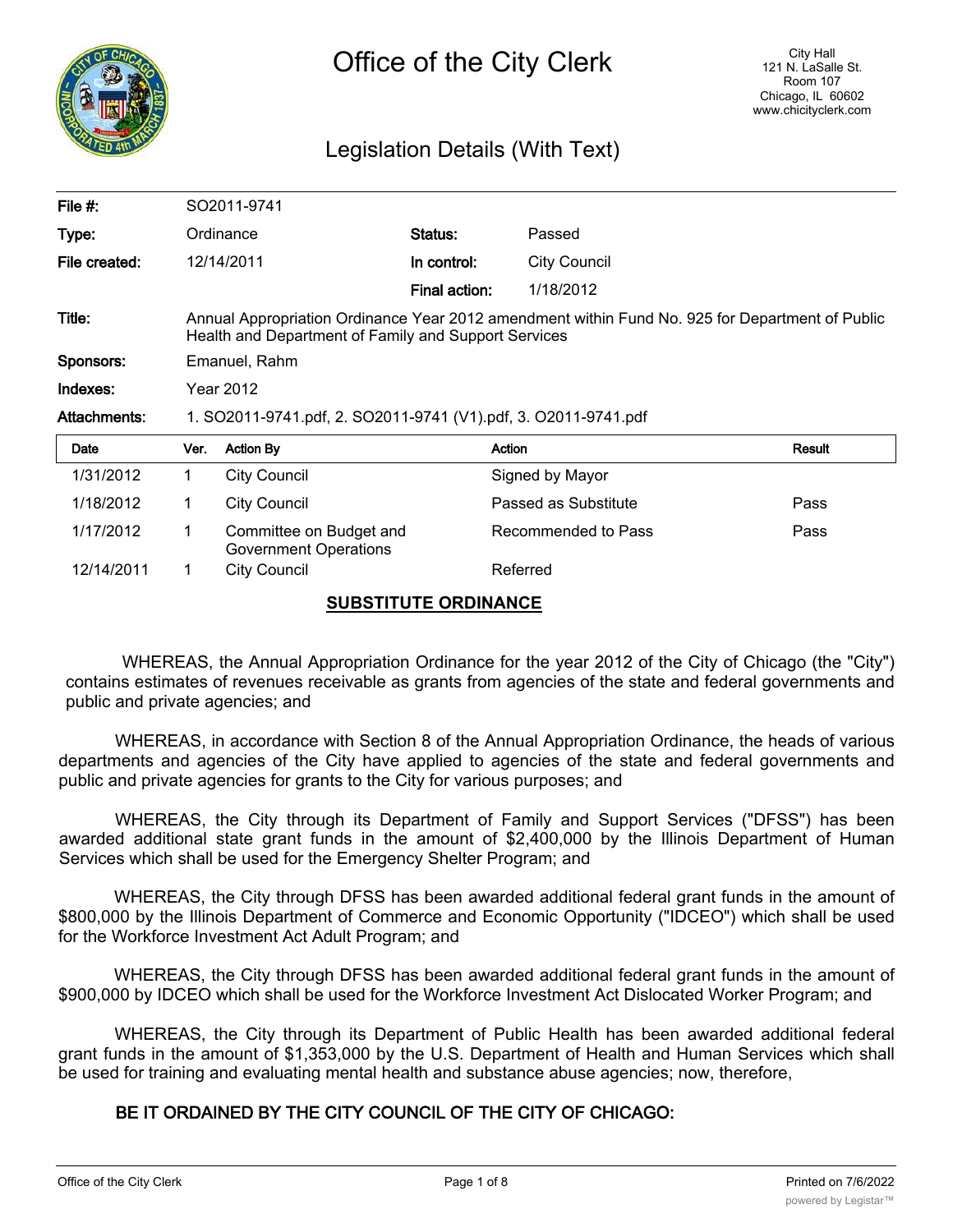#### File #: SO2011-9741, Version: 1

SECTION 1. The sum of \$5,453,000 not previously appropriated is hereby appropriated from Fund 925 - Grant Funds for the year 2012. The Annual Appropriation Ordinance is hereby amended by striking the words and figures and adding the words and figures indicated in the attached Exhibit A which is hereby made a part hereof.

SECTION 2. To the extent that any ordinance, resolution, rule, order or provision of the Municipal Code of Chicago, or part thereof, is in conflict with the provisions of this ordinance, the provisions of this ordinance shall control. If any section, paragraph, clause or provision of this ordinance shall be held invalid, the invalidity of such section, paragraph, clause or provision shall not affect any of the other provisions of this ordinance.

SECTION 3. This ordinance shall be in full force and effect upon its passage and approval.



**I**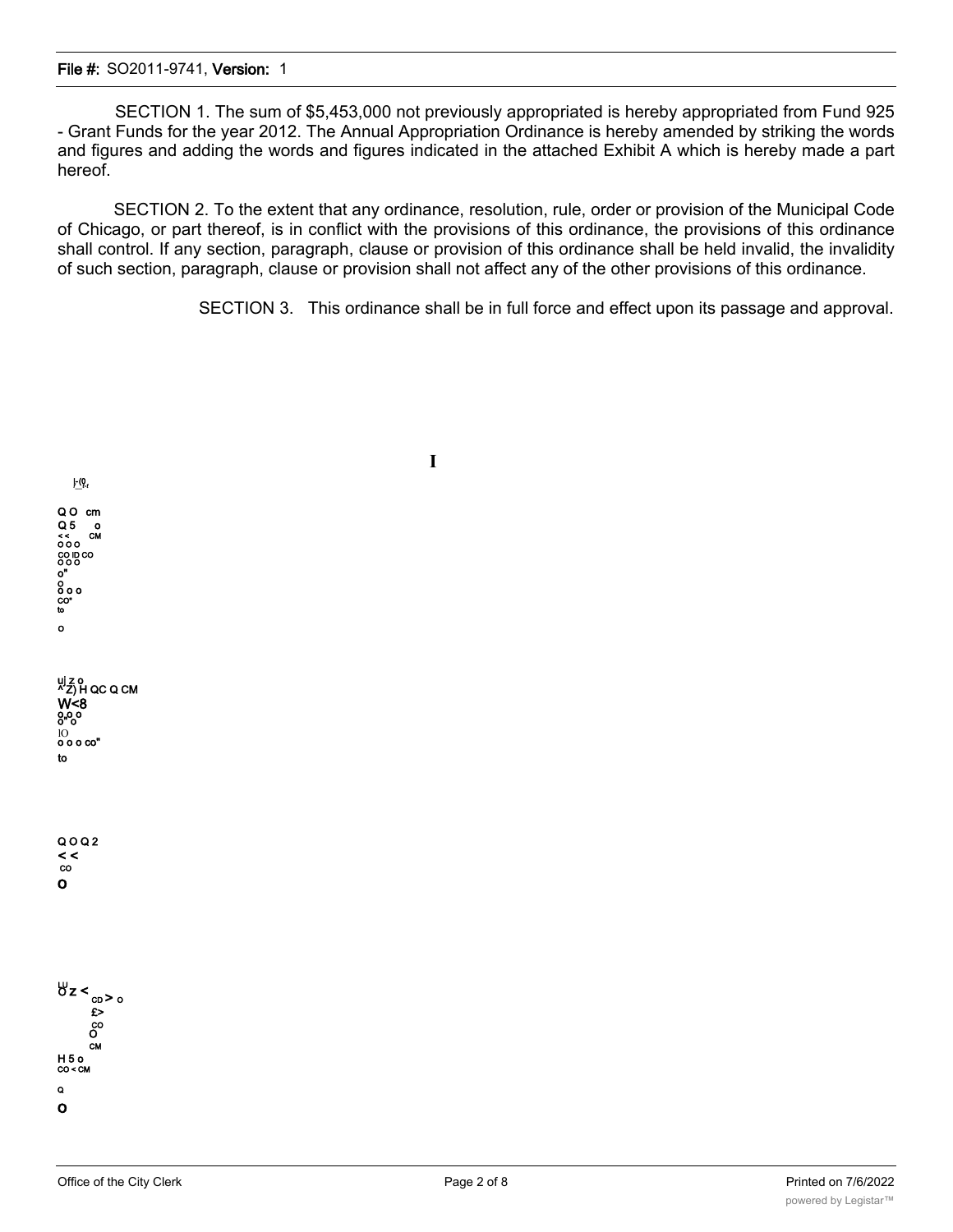#### File #: SO2011-9741, Version: 1

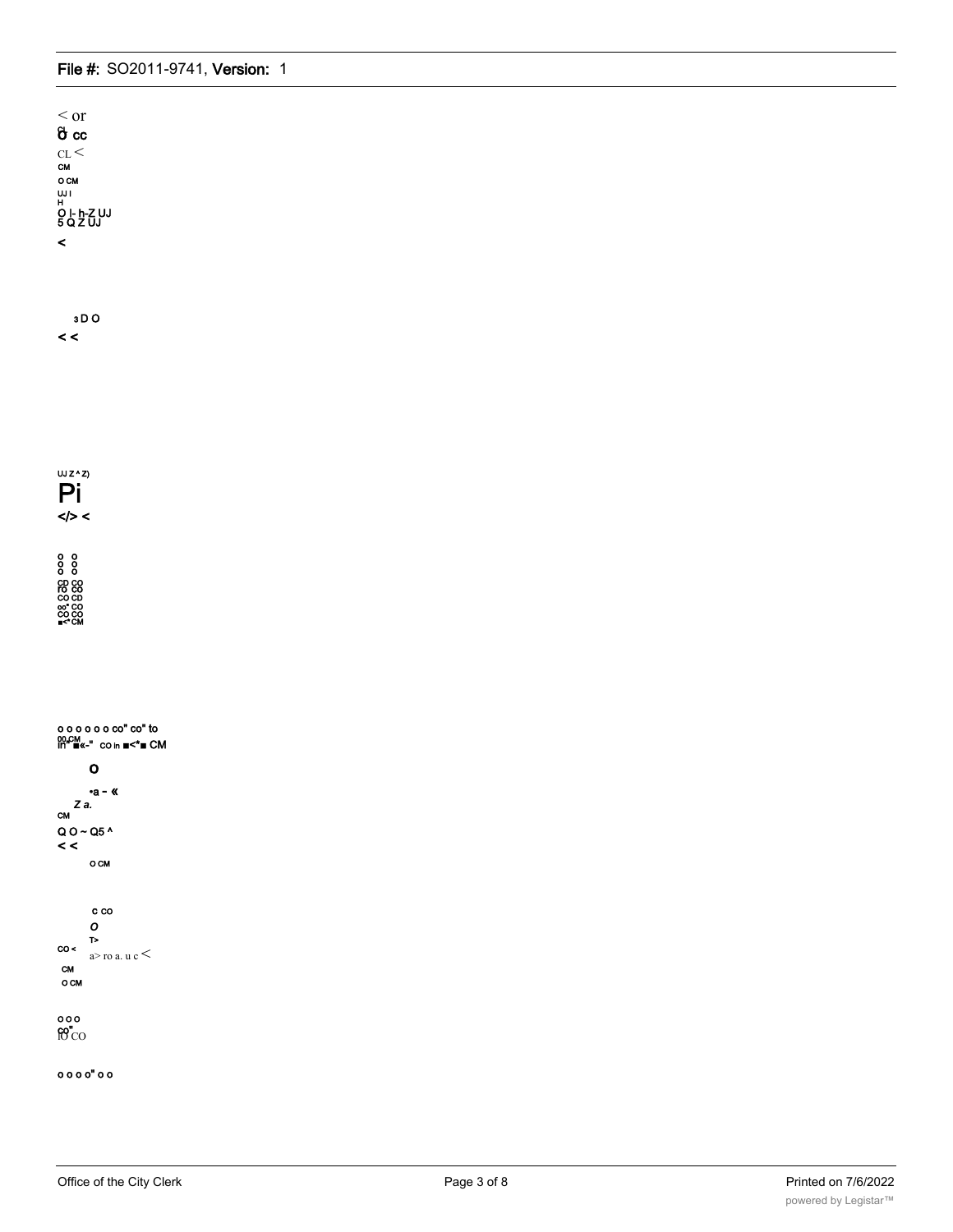#### File #: SO2011-9741, Version: 1

 $\frac{0}{0}$ <br> $\frac{0}{0}$  in

 $0000"00$ 

| <b>0000°</b><br>CM |
|--------------------|
| ۰<br>CM<br>a: o    |
| u.                 |
| w                  |
| z<br>w             |

 $<sub>1</sub>Z$ </sub>  $\overline{2}$ u. O uj I < S<br>**UJ** a: <<br>Cl 111<br>ผู้<br>ผู้ 0 0

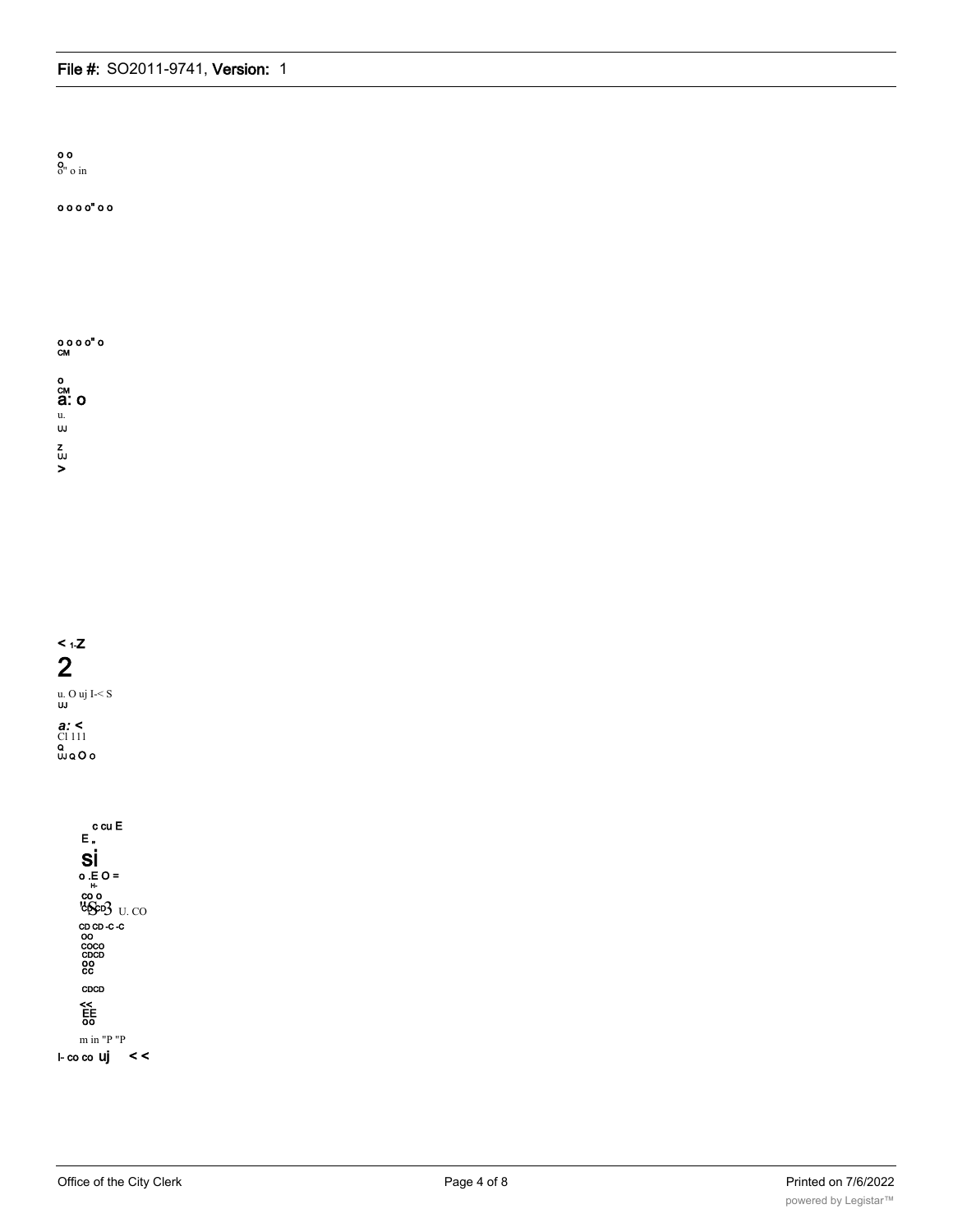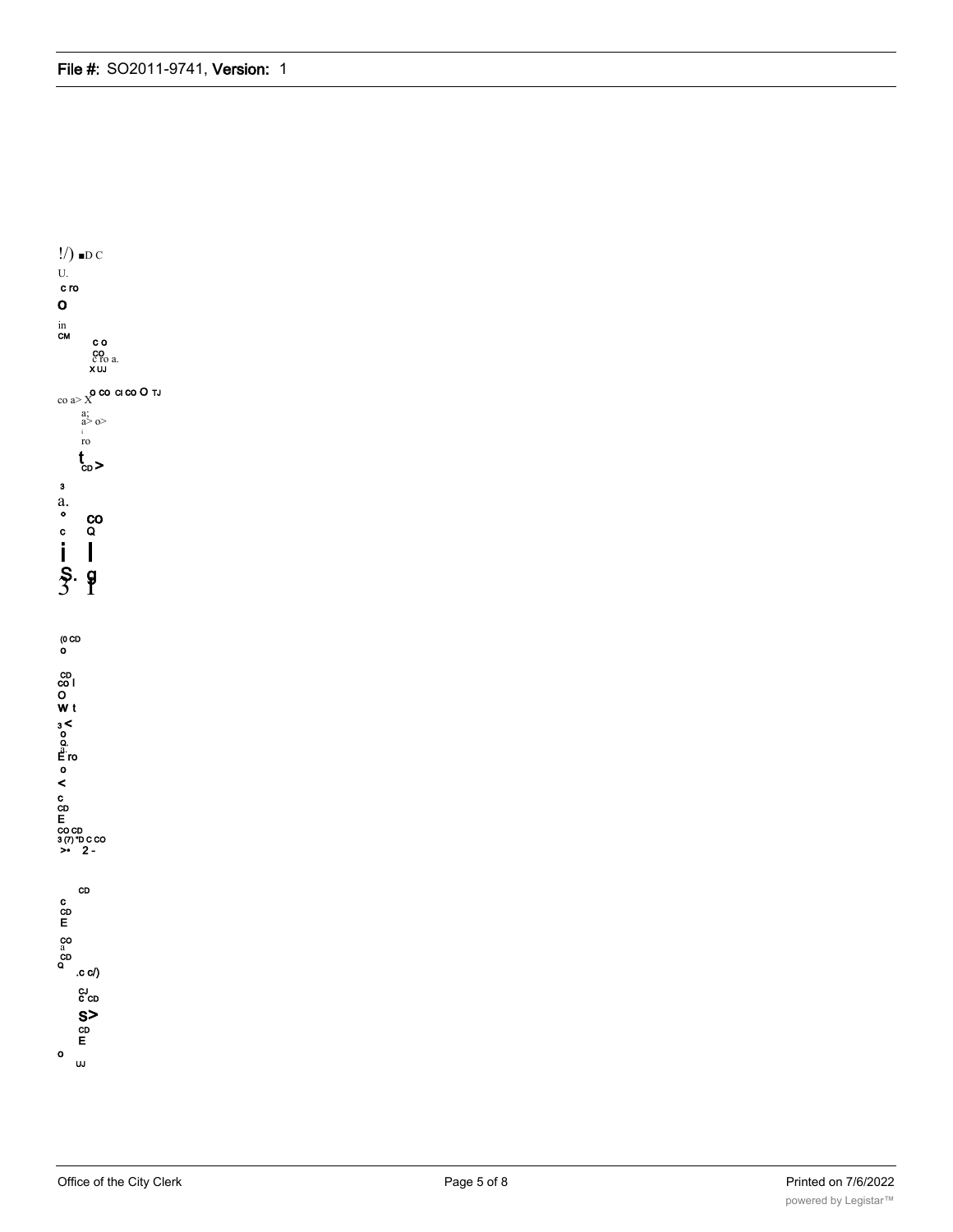o o q<br>co

o o o o o r^-

**O Si** *£ % "S I* co w **O f\l** O S b g o  $\prec$ c<br>ဥာ၀: z ၀<br>E "co 0) > cu<br>o<br>**b s**  $\mathring{\mathcal{F}}$ £

#### OFFICE OF THE MAYOR

CITY OF CHICAGO

RAHM EMANUEL

December 14, 2011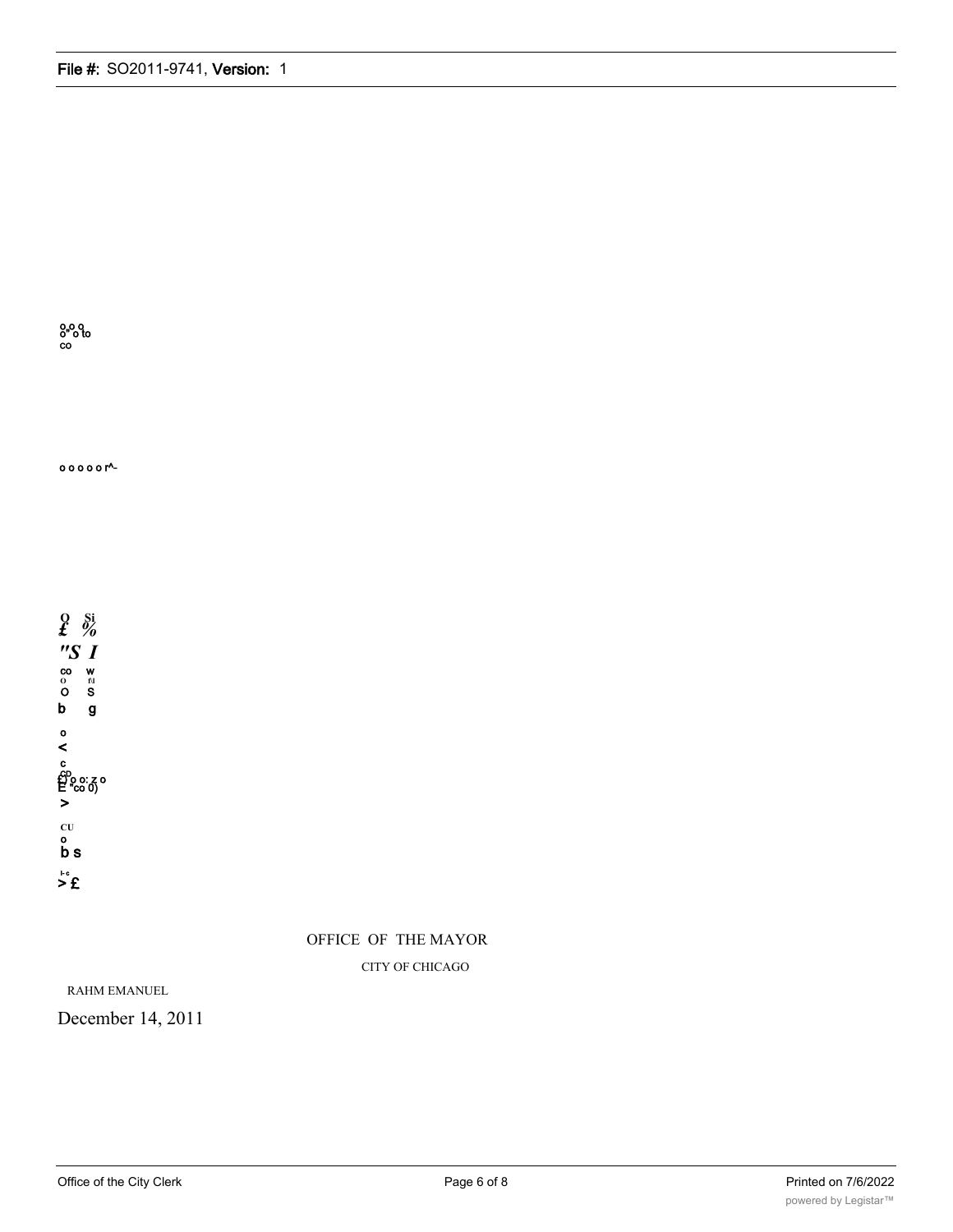### TO THE HONORABLE, THE CITY COUNCIL OF THE CITY OF CHICAGO

Ladies and Gentlemen:

At the request of the Budget Director, I transmit herewith a Fund 925 amendment. Your favorable consideration of this ordinance will be appreciated.

Mayor

Very truly yours,

CHICAGO, January 18, 2012

To the President and Members of the City Council:

Your Committee on the Budget and Government Operations, having had under consideration an Ordinance authorizing a supplemental appropriation and an amendment to the year 2012 Annual Appropriation Ordinance necessary to reflect an increase in the amount of funds received from Federal, State, public, and/or private agencies, and having been presented with a proposed Substitute Ordinance by the Office of Budget and Management; and having had the same under advisement, begs leave to report and recommend that Your Honorable Body pass the Substitute Ordinance transmitted herewith.

This recommendation was concurred in by a viva voce vote of the members of the Committee.

Carrie M. Austin Chairman